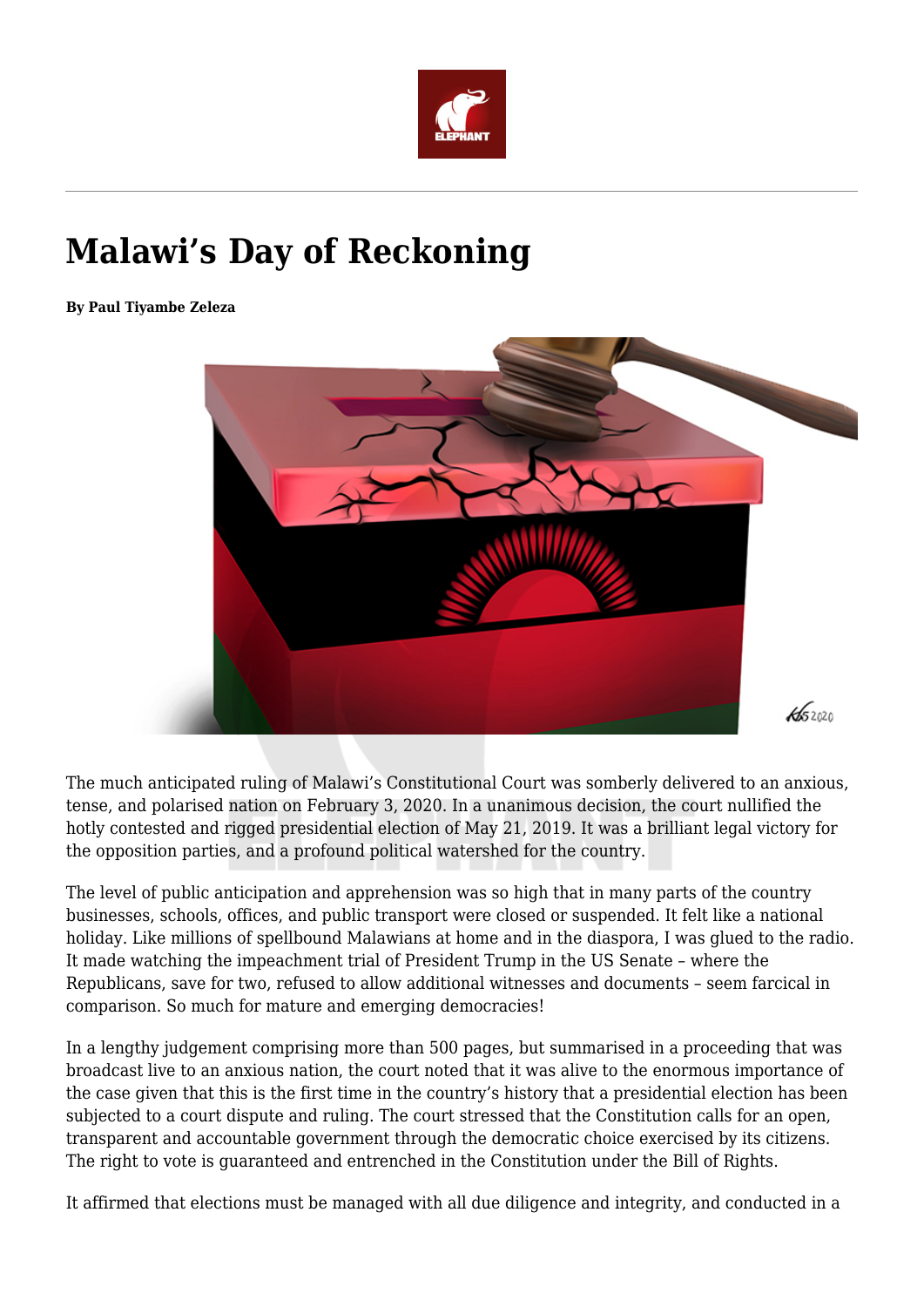fair and transparent manner. Clearly, this was not the case with the May 21 presidential election. In more than ten hours of reading the summary judgement, the court systematically demolished the arguments of the respondents. There was substantial compromise of citizens' voting rights and the principles and processes of free and fair elections. The magnitude of the irregularities and anomalies were so widespread, systematic and grave that the results were compromised, and could not be trusted as a true reflection of the will of the voters.

In a meticulous and masterly exhibition of jurisprudence and judgement, the judges painstakingly outlined and analysed all the issues in contention and the applicable laws, and interrogated relevant legal precedents from other countries. The defence of the respondents against the charges of the petitioners was left in tatters. They lost on the important issues of proof in an election case and the processes of election management. The court found the Malawi Electoral Commission (MEC) committed multiple breaches against several pertinent sections of the Constitution, and even created illegal processes, thereby raising serious doubts about the validity of the election results. In its ruling, the court called for the appointment of new officers for the commission.

On May 27, 2019, the deeply compromised Electoral Commission had declared the incumbent, Professor Peter Arthur Mutharika of the ruling Democratic People's Party (DPP), the winner, with 38.57% of the popular vote, against 35.41% garnered by Dr. Lazarus Chakwera of the Malawi Congress Party (MCP), the age-old independence party, and 20.24% for Dr. Saulos Chilima of the insurgent United Transformation Party (UTM) formed in 2018 by the country's former Vice President. The rest was shared by four other minor candidates.

The court found the Malawi Electoral Commission (MEC) committed multiple breaches against several pertinent sections of the Constitution, and even created illegal processes, thereby raising serious doubts about the validity of the election results.

The results provoked angry nationwide protests led by the followers of the two main opposition parties and civil society organisations, most notably the Human Rights Defenders Coalition, which paralysed the major cities in the months that followed. The protesters accused the DPP and MEC led by Dr. Jane Ansah of gross electoral fraud. They called for the ouster of President Mutharika and Dr. Ansah, the latter under the #AnsahMustFall campaign, and demanded fresh elections. DPP supporters responded with counter-demonstrations, state-sanctioned intimidation, and support rallies for the beleaguered Chair of MEC led by women functionaries of the regime. Sporadic violence broke out in several areas.

The country was on fire, staring at the abyss of ungovernability. Public order virtually collapsed in some parts of the country as the discredited police lost their credibility and authority. Even the president could no longer travel freely to many parts of the country outside his ethnic laager, including the capital, Lilongwe, without a convoy of heavily armed military vehicles. The popularity of the Malawi Defence Force rose, and a few misguided elements even seemed to yearn for the dangerous respite of a military coup. Predictably, businesses and the economy were shuttered.

The other institution in which the disaffected and inflamed masses placed their political desires and demands for electoral justice was the judiciary. Within a week after the general elections were held, the two opposition parties filed separate petitions with the High Court for the nullification of the presidential elections over alleged irregularities and mismanagement of the electoral system.

The odour of electoral malfeasance began days after the election as stories of rigging started circulating, buttressed by delays in announcing the results. Soon a new word entered Malawi's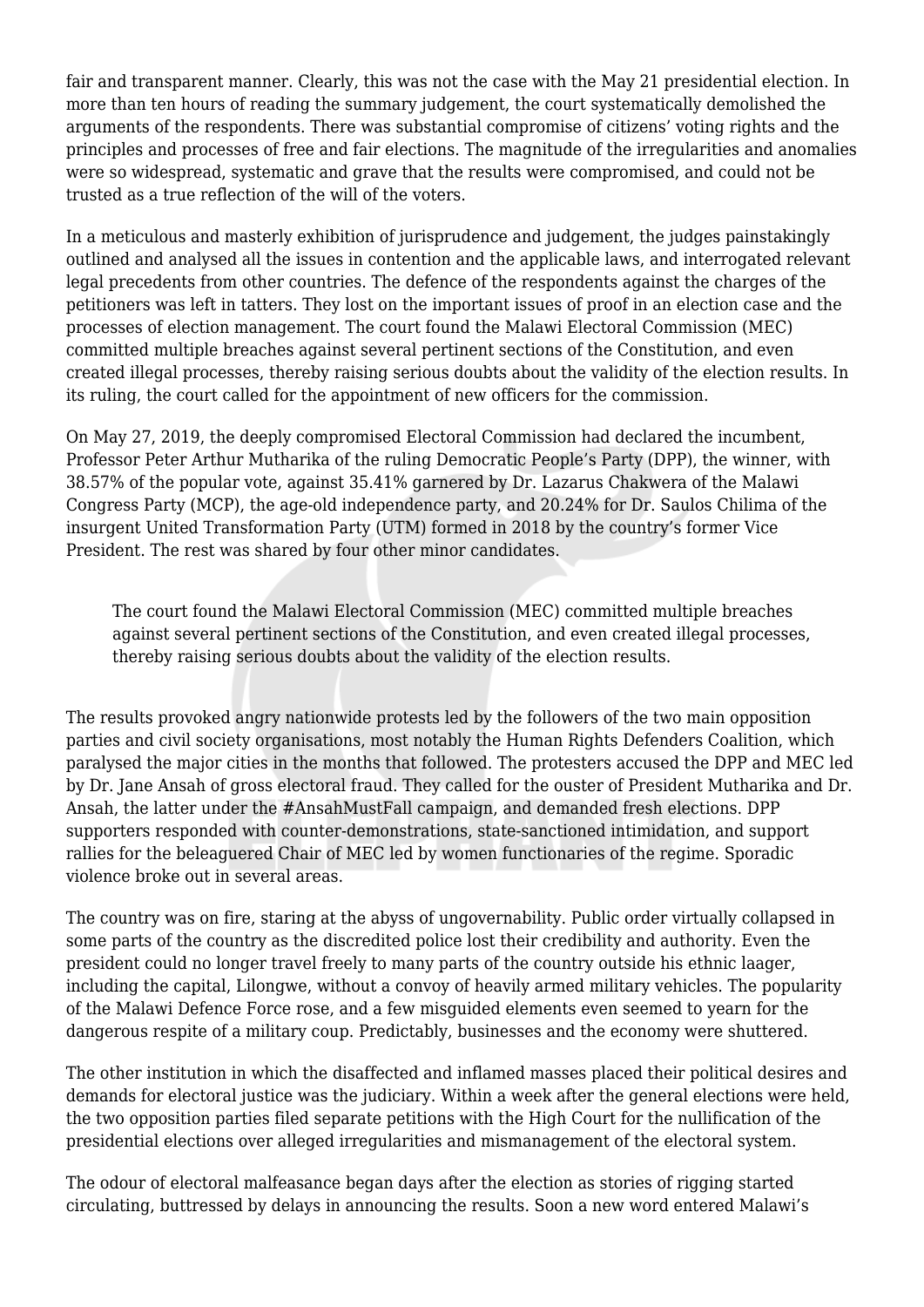political vocabulary: Tip-ex, a correction fluid used to alter vote results sheets. The elections were Tip-exed, Mutharika was Tip-Ex president. The overwrought social media went into overdrive. On May 25, UTM called for nullification of the election, while the DPP requested the immediate release of the election results, and MCP applied for a judicial review of the presidential election results from several districts and constituencies.

MEC proceeded first to release the results of the parliamentary election, and briefly withheld results of the presidential vote for a few more days, which raised much suspicion. The influential and quasireligious body, Public Affairs Committee (PAC), issued a press statement on May 30, 2019, stating categorically that the elections lacked credibility. The next day, on May 31, the two main opposition parties filed separate election cases, which were consolidated by the High Court four days later because they were similar.

Efforts by lawyers for the Electoral Commission and the ruling party first to dismiss the case and later to extend the time for disclosures of documents and information by the 2nd respondent (Malawi Electoral Commission) to the 2nd petitioner (Lazarus Chakwera of MCP) were curtailed. The case was referred to select High Court judges sitting as a Constitutional Court (such a court doesn't exist as a separate entity). The court also dismissed several applications by the Attorney General in August and September for sanctions and an injunction against political demonstrations.

### **The drama continues**

Thus began the months-long election case that was broadcast live and transfixed the troubled nation. The hearing of the case commenced on August 8 and ended on December 20, 2019. The hearings lasted 61 days and, according to the Constitution, judgement had to be rendered within 45 days. February 3, 2020 marks the 45th day. The court hearings, with all their gravity and levity, enraptured the population as no other event since the transition from one-party dictatorship to multiparty democracy in the early 1990s. It raised national awareness about election laws and processes, and democratic rights and responsibilities. The country's crass and corrupt ruling cabal was exposed for all its impunity, iniquity, and ineptitude.

Some lawyers and pundits were applauded; others damaged their reputations for their mediocrity and mendacity. Similarly, some witnesses were celebrated and others were ridiculed into ignominy. The latter included an insufferably arrogant cabinet minister who flaunted a fake doctorate degree (an unearned accolade so beloved by African elites), but couldn't mention his alma mater, a term he didn't seem to know! In the meantime, large demonstrations and counter-demonstrations continued.

The country seemed to be spiralling out of control and the acrimony between the ruling and opposition parties intensified. PAC called for dialogue on the electoral stalemate to no avail. Appeals for an open and inclusive dialogue by the foreign diplomatic missions of Germany, Ireland, Japan, Norway, the United Kingdom, and the United States also proved ineffectual.

The court hearings systematically revealed blatant manipulation and mismanagement of the electoral process and system. The submissions by the lawyers of the opposition parties vigorously argued that the Electoral Commission had breached its duty and infringed on the petitioners' and citizens' political rights under various sections of the Constitution. They concluded; "The irregularity and fraud in the elections were substantial and significant that they affected the integrity of the elections."

The country seemed to be spiralling out of control and the acrimony between the ruling and opposition parties intensified. PAC called for dialogue on the electoral stalemate to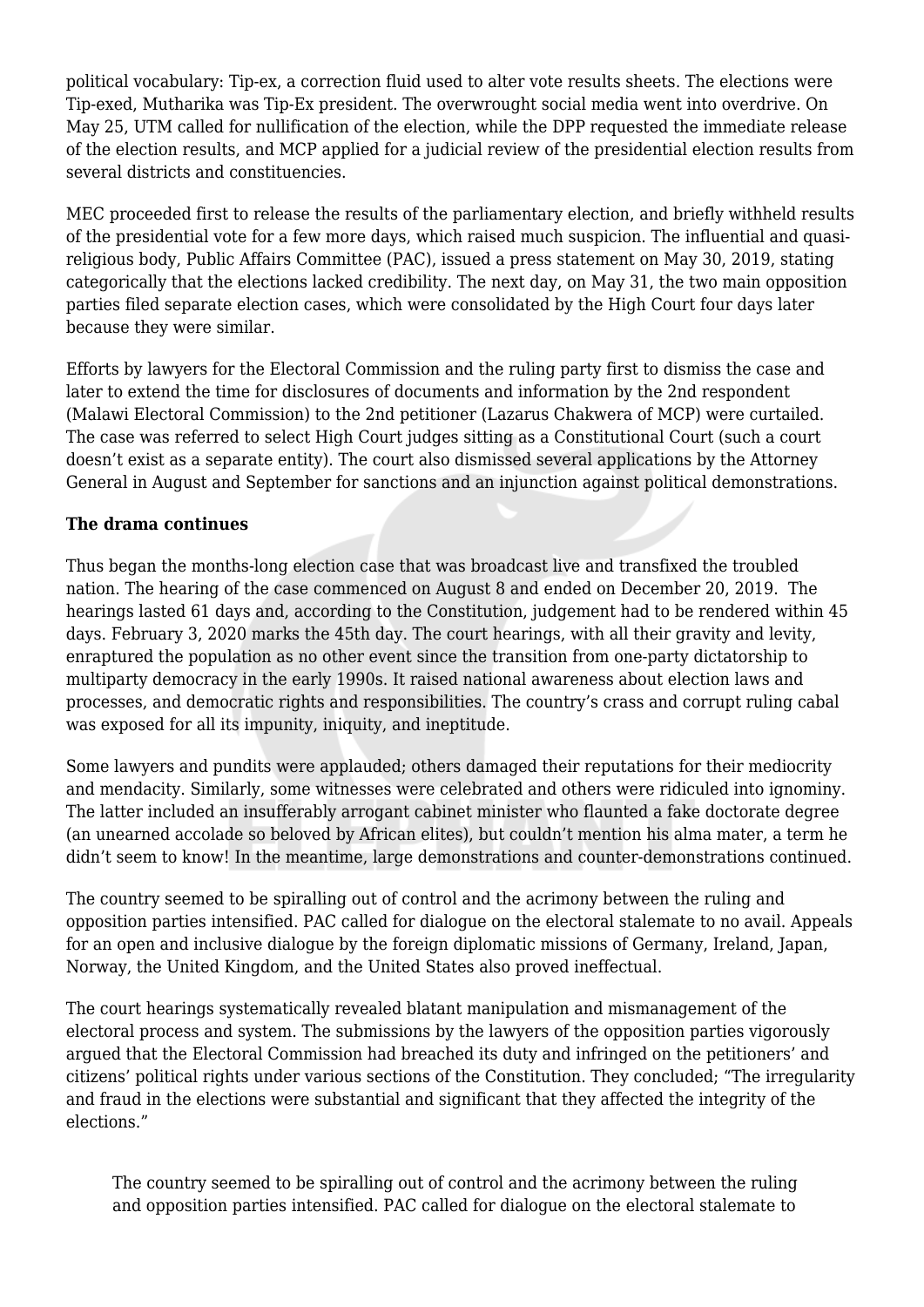no avail.

The petitioners sought nullification of the presidential election of May 21, 2019 and the declaration of Peter Mutharika as president-elect as invalid, null and void. In their lengthy submissions, the respondents accused the petitioners of relying on hearsay evidence, and claimed "there were no irregularities or other factors that beset the election and that even if any were there, they did not affect the result of the election." They requested dismissal of the petitions with costs.

In January 2020, the drama continued as the nation eagerly awaited the ruling of the Constitutional Court. Two particular events caught public attention and wrath. One was a visit by the European Union's election observation mission. They announced plans to release their report on the May 21 election, which was met with outrage by the opposition parties, civil society, and the general public; the EU team was forced into a hasty retreat.

The second was a shocking leak in mid-January 2020. It was reported that on November 28, 2019, the Chief Justice had lodged a formal complaint with the Anti-Corruption Bureau (ACB) about a bribery attempt targeting the judges hearing the case for the nullification of the presidential election. On January 22, the ACB ordered the arrest of Mr. Thom Mpinganjira, a leading business tycoon. But later that same night, Mr. Mpinganjira's lawyers managed to get an order from a magistrate in another city quashing the arrest warrant. Several days later, on January 28, a High Court judge ordered the re-arrest of Mr. Mpinganjira, and called for disciplinary action to be taken against the errant magistrate and lawyer. The case underscored both the rot and rectitude of the country's besieged judicial system.

### **Pivotal moments in Malawi's history**

As February 3, 2020 approached, everyone wondered which face of the courts would show up. There are few dates in any nation's history that mark pivotal moments. In Malawi's history they include February 3, 1915, when the leader of the first major uprising against colonial rule, John Chilembwe, an American-educated Baptist pastor, was killed. Chilembwe Day is commemorated every January 15. Another key date is March 3, 1957, the day the British colonial government declared a state of emergency to quell nationalist agitation by arresting leading nationalists, which provoked more protests. The day is marked as a national holiday called Martyrs' Day in honour of nationalist heroes who sacrificed their lives in the protracted struggle for decolonization.

Then there is of course July 6, Malawi's Independence Day. In the postcolonial era, June 14, 1993, marks a significant day when a referendum was held to abolish President Banda's ruthless MCP dictatorship and introduce multiparty democracy. The referendum was approved by nearly 65% of the voters. My parents' generation had fought for the "first independence"; mine was at the forefront of the "second independence". In recognition of my own role in the democratic struggle, the opposition party, the United Democratic Front appointed me Shadow Minister, but I turned down a Cabinet appointment when the party won the elections in May 1994. Unfortunately, my initial misgivings about the leadership and integrity of President Bakili Muluzi's ten-year corrupt and lacklustre administration were borne out.

A day of infamy in Malawi's political trajectory under the "Second Republic" is July 20, 2011, when nationwide protests broke out against economic mismanagement and creeping political authoritarianism by the DPP government led by President Bingu wa Mutharika, the elder brother of the current president. The draconian crackdown against the demonstrations over the next several days resulted in nearly 20 people killed and another 58 injured and up to 275 arrested. The country was shaken to its knees. The hapless president never regained his political footing, and less than a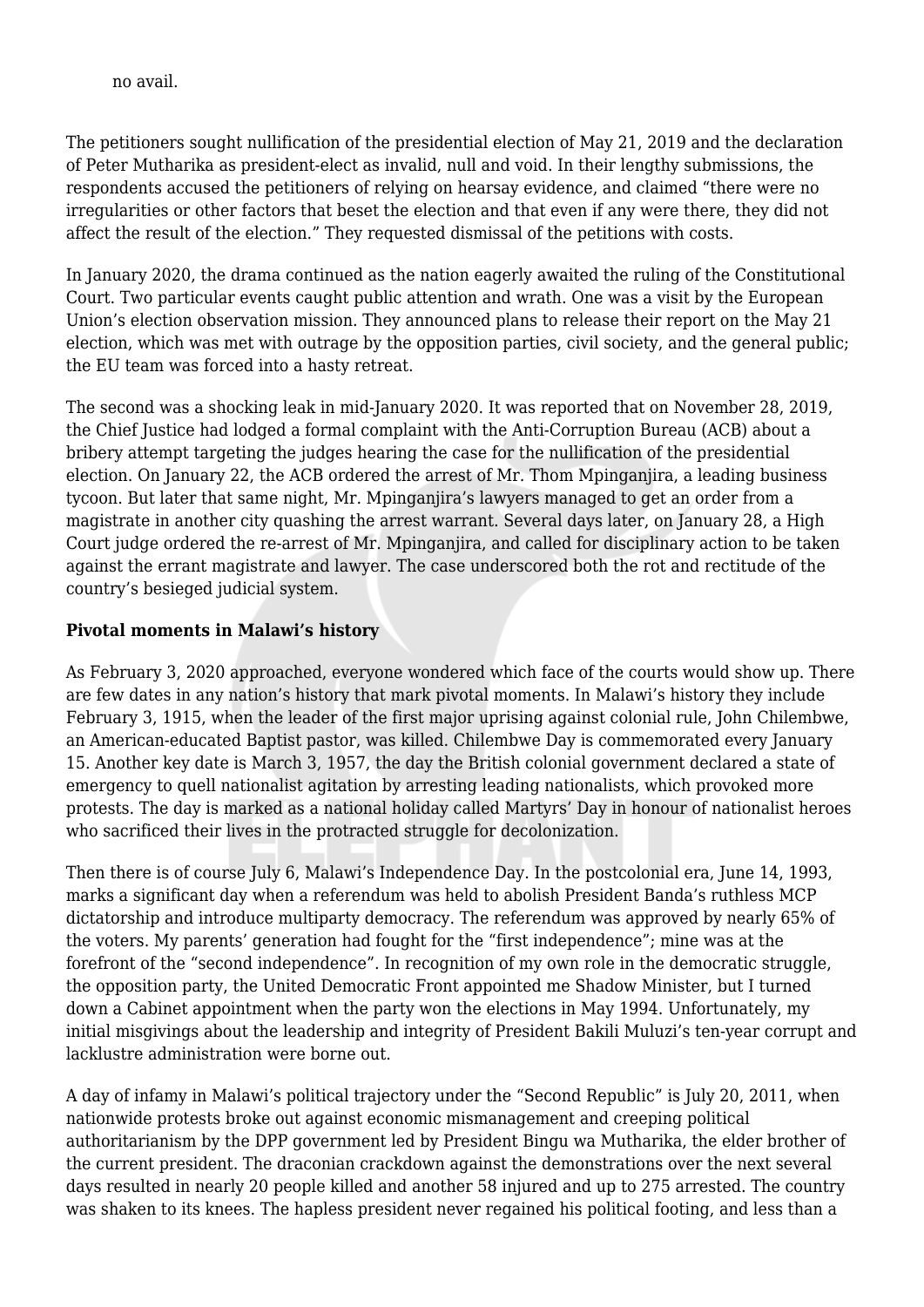year later, on April 5, 2012, he died of a heart attack at the age of 78.

The landmark verdict nullifying the presidential election will mark February 3, 2020 as another milestone in the history of this incredibly beautiful, but badly governed, and desperately poor country. One of Malawi's most renowned intellectuals, Thandika Mkandawire, noted for his caustic wit, told a Malawian friend that visiting Nairobi in December 2019 served as a grim reminder of Malawi's lost fifty years of independence; much as one might find visiting the Asian economic tigers a sobering testimony to Africa's lost years of independence.

## **The Kenya case**

Malawi follows Kenya, where on September 1, 2017, the Supreme Court annulled the country's presidential election held on August 8, 2017. In fact, in its judgement, the Malawi Constitutional Court frequently referred to the Kenya case. Cancelling presidential elections is extremely rare given the high levels of substantiality of evidence required in such cases. Thus Malawi has joined an exclusive club of world democracies. Annulment of an election represents a grave indictment of the electoral body. The Constitutional Court was unsparing in castigating the Malawi Electoral Commission for its incompetent and improper management of the entire presidential election process.

The court called for fresh elections within 150 days. The offices of the President and Vice President were returned to the status quo before the May 21 election, thereby reinstating Vice President Chilima and retaining President Mutharika till new elections. Parliament was urged to meet within 21 days to pass legislation on new presidential, parliamentary, and local elections and maintain the principle of concurrent tripartite elections every 5 years.

Malawi follows Kenya, where on September 1, 2017, the Supreme Court annulled the country's presidential election held on August 8, 2017. In fact, in its judgement, the Malawi Constitutional Court frequently referred to the Kenya case.

As happened in Kenya after the presidential election was annulled on September 1, 2017, the annulment in Malawi will be greeted with jubilation by the leaders and followers of the opposition parties, and with trepidation by those affiliated to the ruling party, including some professionals and former activists who sold their souls for tarnished pieces of silver. In the days leading to the Constitutional Court ruling, political and religious leaders, the security services, foreign diplomatic missions, as well as the United Nations and the African Union, appealed for calm and urged citizens to accept the court's decision.

One hopes President Mutharika will try to salvage his tattered reputation by gracefully accepting the court decision, as his predecessors, President Banda did when he lost the 1993 referendum, and President Muluzi lost an ill-guided attempt at a third term.

As became evident in Kenya, annulling a presidential election does not guarantee a smooth reelection process. In fact, the opposition in Kenya proceeded to boycott the repeat election in October, which led the incumbent, President Uhuru Kenyatta, to cruise to victory unopposed. This is unlikely to happen in Malawi. In fact, what might be in question is not whether the main contending parties will contest the fresh presidential election, but how. Will the opposition parties proceed separately as before or form an electoral alliance to fight the fresh election?

In its ruling, the Constitutional Court found that no candidate in the May 21, 2019 presidential election had secured a majority and proclaimed that from the next election only a candidate who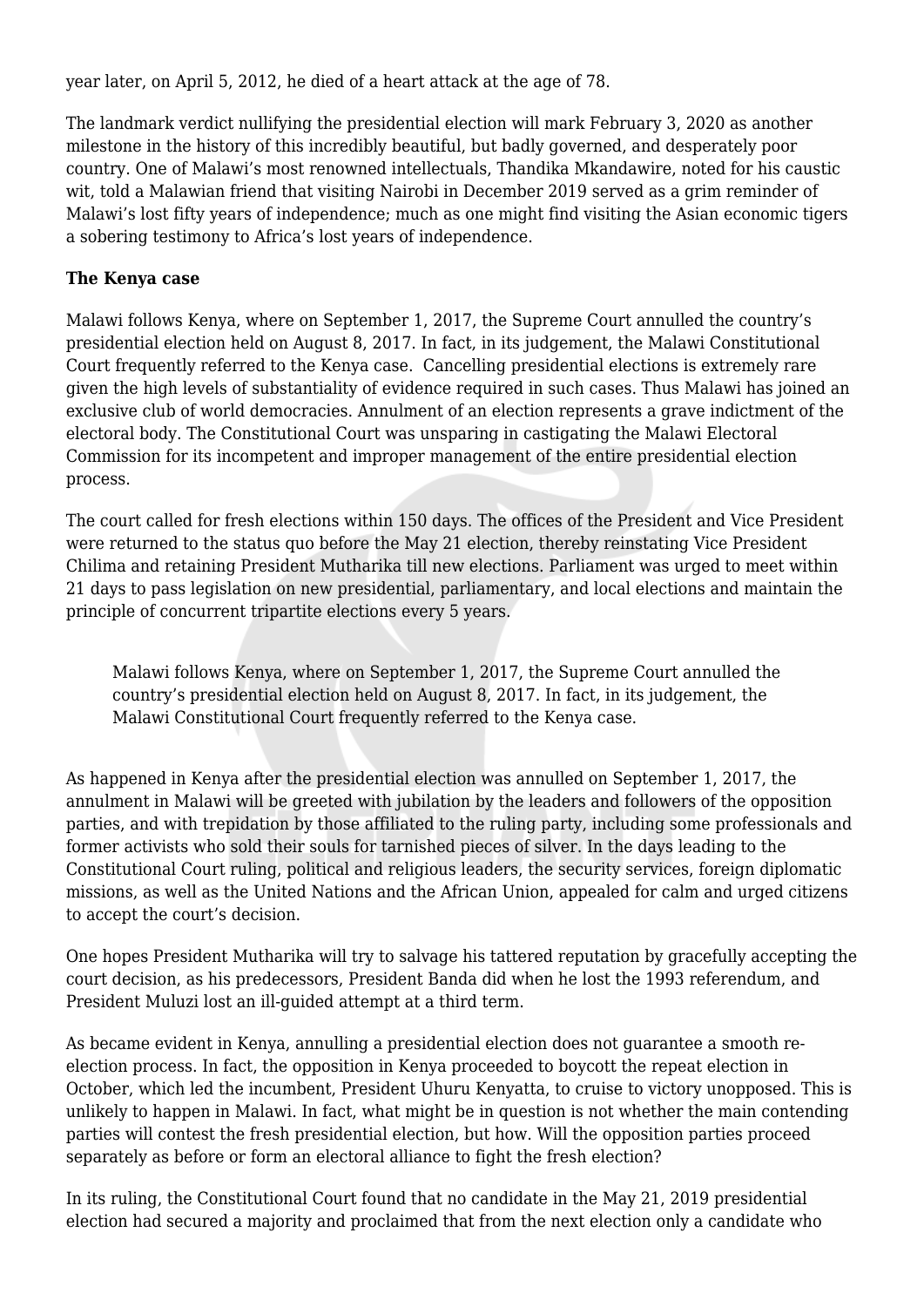secured 50+1 would be deemed elected as President. Parliament was asked to make the necessary amendments to the electoral law. In 2017 the DPP, supported by a minority party, had blocked the Presidential, Parliamentary and Local Government Amendments Bill that would have allowed a 50+1 electoral system.

The court ruling might facilitate much-needed political realignment. The two leading parties, UTM and MCP, must seriously pursue forming a possible coalition to beat the DPP and any coalition it might cobble together. Malawi cannot afford to mortgage its future to the DPP, a party that has degenerated into an incompetent, sleazy, tribalistic, nepotistic, and kleptocratic cabal. Creating meaningful and durable political coalitions require statesmanship and compromise that is quite rare among politicians.

# **Historic opportunity**

Malawi has been offered a historic opportunity to reclaim its future, to change direction and to fulfill the dreams of millions of its people who fought for the "second independence". The opposition parties and politicians who succeeded in nullifying the presidential election must not seek to become a reincarnation of the discredited DPP regime, greedily awaiting their chance to "eat" from the paltry state coffers. They owe it to history, and to the past, current and future generations of citizens of this aggrieved country to pursue and realise persistent yearnings for an inclusive, integrated, innovative and sustainable democratic developmental state and society.

As we've learned from development studies and histories and economies of some Asian countries, creating such a state and society is not a mystery: it is not a matter of ethnicity or race or nationality, neither is it dictated by the peculiarities of culture or the imagined genius of a particular civilization, let alone the endowments of natural resources. Rather, it is determined by the quality of institutions and leadership, the development of human capital, and the prevalence of the social capital of trust. The future will centre on confronting many challenges and seizing new opportunities. Two stand out.

First, there is need to undertake profound political reforms, including of the electoral system. There are, of course, many other electoral systems, including single member or multi-member constituencies under which there are several variants; they can also be complemented by majoritarian or proportional or mixed majoritarian and proportional features. Malawi must introduce an electoral system that best promotes proportionality of seats to votes, accountability to constituents, inter-ethnic and inter-religious conciliation, and minority office holding. The decentralisation and devolution of power from a highly centralised presidency should also be on the table.

The newly empowered masses must maintain pressure on the politicians to embrace the politics of policy differences rather than that of ethnic chauvinism and personal self-aggrandizement. They must resist the self-serving machinations and shenanigans of the political class. As we have learned in African studies and from the rise of contemporary political populisms around the world, ethnicity (or race), overlaid by all manner of regionalisms, is often a more powerful predictor of political loyalties and voting behavior than class and social interests.

But ethnicity itself is a complex phenomenon. "Moral ethnicity" differs from "political ethnicity". The former represents a complex web of social obligations and belonging, while the latter reflects the competitive confrontation of "ethnic contenders and constituencies" for state power and national resources. As I wrote elsewhere, "Both are socially constructed, but one as an identity, the other as an ideology. Ethnicity may serve as a cultural public for the masses estranged from the civic public of the elites, a sanctuary that extends its comforts and protective tentacles to the victims of political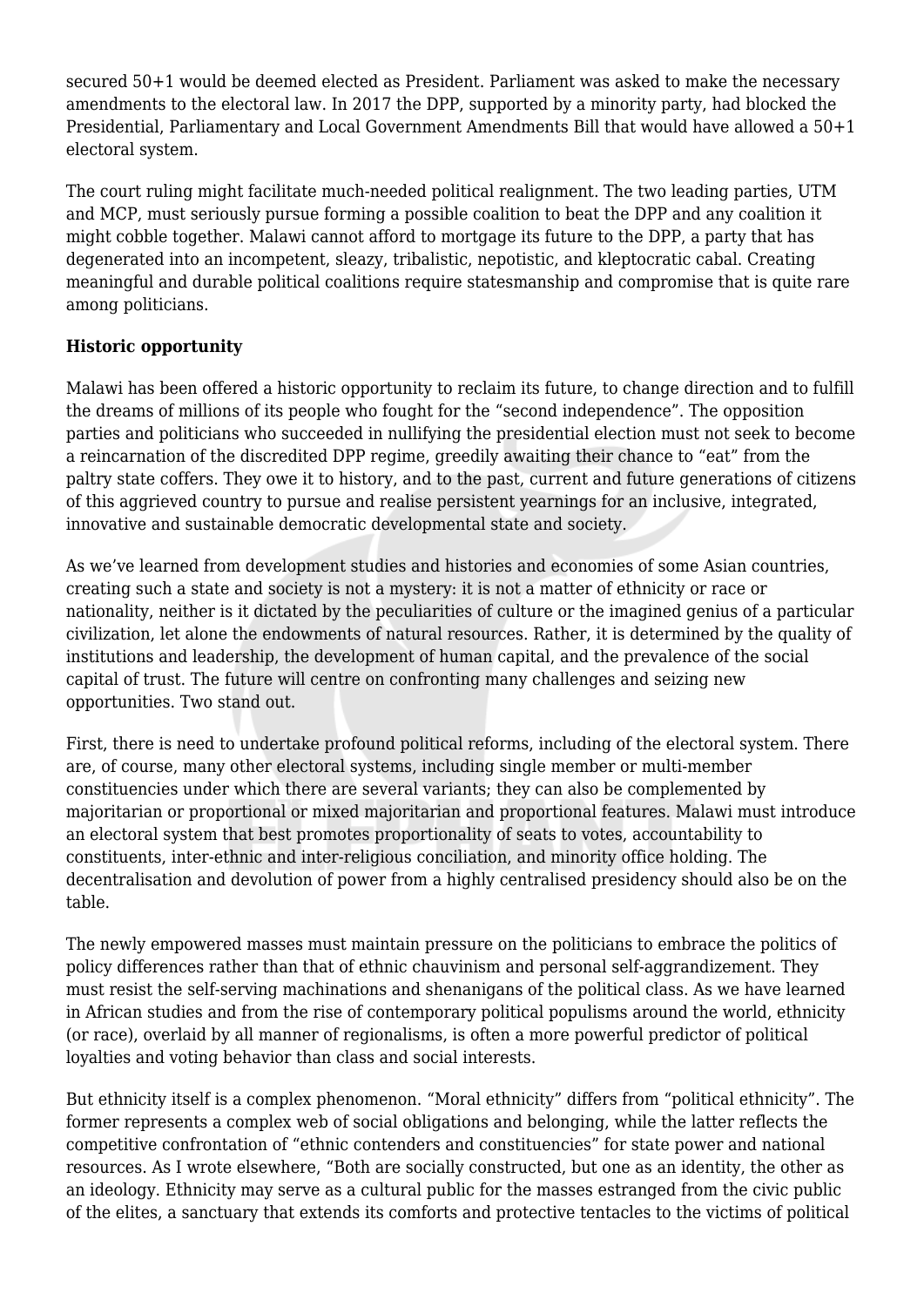disenfranchisement, economic impoverishment, state terror and group rivalry. In other words, it is not the existence of ethnic groups (or racial groups) that is a problem in itself, a predictor of social conviviality or conflict, but their political mobilisation." This is the struggle Malawians committed to a more inclusive future must fight.

Malawi's current first-past-the-post or winner-take-all system is one of the root causes of political instability. It facilitates minority presidencies. Since the dawn of multiparty democracy in 1994, there have been six elections. Only in two of these did the elected president garner more than half the votes of the electorate (1994–Bakili Muluzi 46.15%; 1999–Bakili Muluzi 52.34%; 2004 Bingu wa Mutharika 35.97%; 2009 Bingu wa Mutharika 66.17%; 2014 Peter Arthur Mutharika 36.4%; 2019 Peter Arthur Mutharika 38.57%).

The newly empowered masses must maintain pressure on the politicians to embrace the politics of policy differences rather than that of ethnic chauvinism and personal selfaggrandizement. They must resist the self-serving machinations and shenanigans of the political class

Incidentally, it is the first-past-the-post system that allowed the election of President Donald Trump, who lost the popular vote to Senator Hilary Clinton by a margin of 2,868,686. Similarly, commenting on Brexit a day after Britain left the European Union, a British journalist wrote in *The Guardian*: "How did a matter of such momentous constitutional, economic and cultural consequence come to be settled by a first-past-the-post vote and not by a super-majority?…There is much that is historically unjust about the British state, but very little of that injustice derives from the EU…It was the task of the Brexit campaign to persuade the electorate otherwise. In the referendum they succeeded with 37%, enough to transform our collective fate for a generation at least."

Second, the awakened citizenry must force the political class to attend to the country's tenacious crises of mass poverty, low economic growth, and rising inequalities. There is a pressing need for strategic and sustainable interventions in the traditional primary, secondary, and tertiary sectors, and what some call the quaternary sector or the knowledge sector comprising high quality education and training, research and development, and the advancement of science, technology and innovation.

In short, a future democratic government will need to focus steadfastly on economic growth and transformation by overcoming the country's enduring legacies of underdevelopment as it simultaneously embraces, even if belatedly, the unrealised potentialities of the old industrial revolutions and the possibilities of the fourth industrial revolution. At stake is the need to raise the country's human development index by ensuring the provision of what the United Nations Development Programme calls basic capabilities while moving towards enhanced capabilities. Especially critical is reducing power imbalances and gender inequalities, as well as promoting youth employability and decent work.

Malawi's development deficits are glaring indeed, ranging from persistent poverty among the rural and urban masses, to poor physical and social infrastructure, abysmally low levels of education at all levels, and extensive unemployment and underemployment. Each time I visit the country, I am struck by how little the cities where I grew up in the 1960s and 1970s have changed. I joke to my relatives and friends that I cannot get lost in Lilongwe, Blantyre, or Zomba, although I left the country 43 years ago! When I visited last December, together with my family, including my son and his fiancée, it was disconcerting to see that the primary and secondary schools I attended look so dilapidated; they are depressing and pale replicas of the fine institutions I attended.